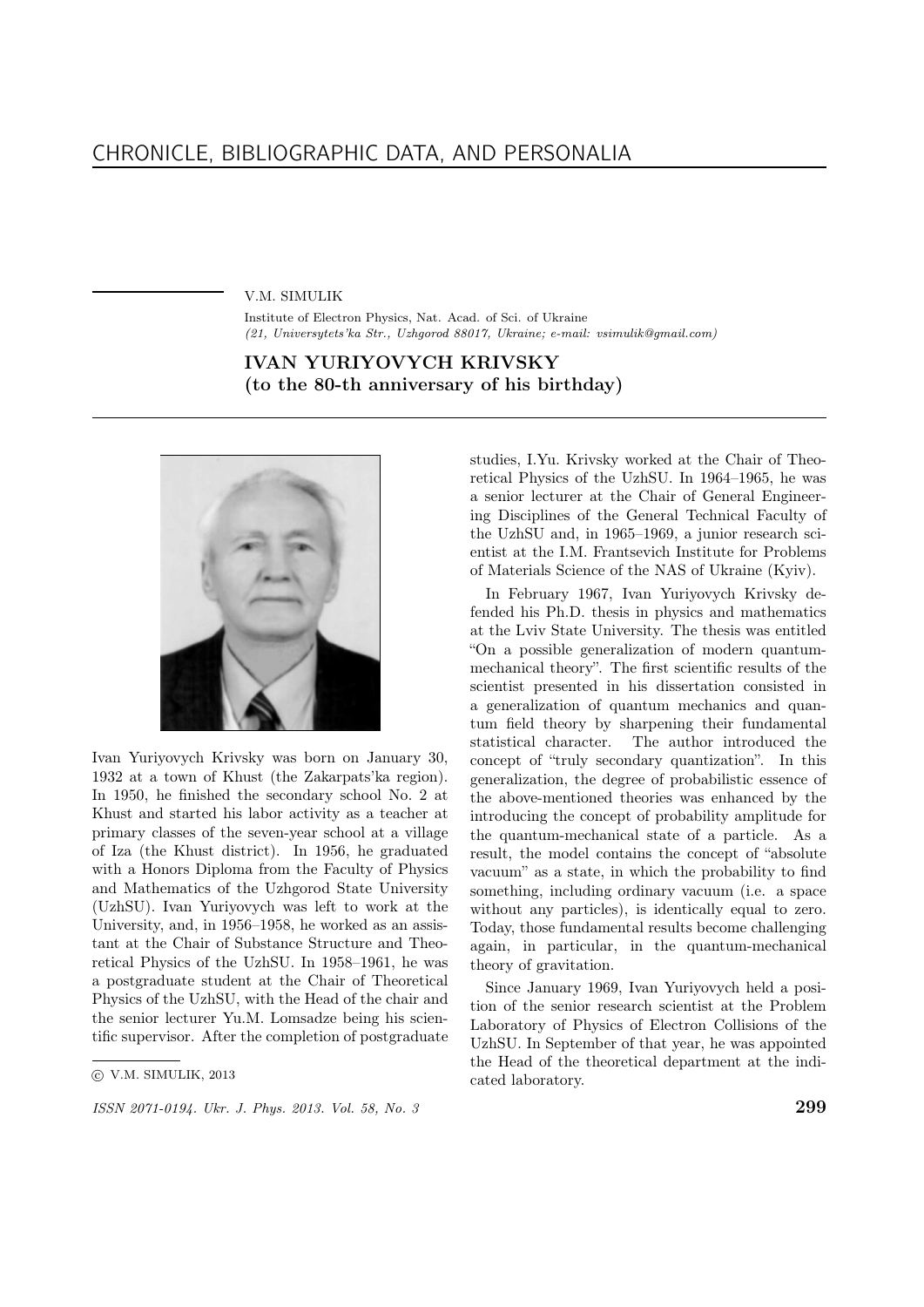In July 1970, I.Yu. Krivsky started his fruitful creative activity as the senior research scientist at the Uzhgorod Department of Hadron Theory of M.M. Bogolyubov Institute for Theoretical Physics of the NAS of Ukraine, where he is working till now and have obtained a lot of new scientific results irrespective of the changes in the title of the department, the scope of problems the department deals with, and its organizational subordination. In 1958–1978, Ivan Yuriyovych actively participated in the organization and the holding of six all-Union and a number of republican scientific conferences on the quantum field theory and the physics of elementary particles in Uzhgorod. In 1979– 1981, he worked as the senior research scientist at the Department of Theory of Elementary Interactions at the Uzhgorod Division of the Institute for Nuclear Research of the NAS of Ukraine. This institute served as a basis for the creation of the Institute of Electron Physics of the NAS of Ukraine in 1992. In 1981, Ivan Yuriyovych won a competition for the position of the Head of this department, and managed its activity for 25 years till April 2005. In November 1992, the scientist, together with the whole department headed by him, was transferred to a newly created Institute of Electron Physics (IEP) of the NAS of Ukraine.

The period when he have headed the Department of Theory of Elementary Interactions at the IEP of the NAS of Ukraine for two and a half decades is characterized the most successful scientific, creative, and managerial activity of Ivan Yuriyovych. In February 1983, he was awarded the scientific rank of Senior research scientist. In February 1990, he successfully defended the dissertation "Axiomatic construction of the local and nonlocal field theory and electrodynamics in terms of field strength tensor" for the scientific degree of Doctor of Science in Physics and Mathematics. The dissertation was defended at the Institute of Physics of the Academy of Sciences of the Belarus Soviet Socialist Republic (Minsk). It was a mature scientific work, with the main directions of researches aimed at developing the Wightman axiomatic approach to the quantum field theory and constructing the quantum electrodynamics making no use of the concept of vector potentials, the latter direction remaining challenging till now. In 1992, the publishing house "Naukova Dumka" (Kyiv) published the monograph "Fundamentals of Quantum Electrodynamics in Terms of Field Strengths", where I.Yu. Krivsky was one of the co-authors. This monograph represents quite completely the results of I.Yu. Krivsky that develop the fundamental concepts of classical and quantum electrodynamics and form the basis of an original approach to the models in quantum field theory. Ivan Yuriyovych has trained three Ph.D's; he was also a scientific adviser of one thesis for the Doctoral degree. Under the guidance of I.Yu. Krivsky, the Department of Theory of Elementary Interactions of the IEP of the NAS of Ukraine considerably improved the qualification of its scientific staff. Three Doctors of Science and four PhD's worked successfully and fruitfully at the Department during that period. The department collaborator O.P. Sabad won the State Prize of Ukraine in science and engineering in 1995; two collaborators won the grant "Scientists and teachers" in the framework of the J. Soros International scientific and educational program "Vidrodzhennya" ("Renaissance"). The collaborators of the department successfully mastered and developed a new theme, namely, the theoretical description of electron–atom and ion–atom collisions and elementary processes in atomic shells. It is important that the previous direction of basic researches in the quantum field theory, which had been a well-known visit card of the department since the times of Prof. Yu.M. Lomsadze, was preserved as well. The scientific projects proposed by I.Yu. Krivsky won twice the grants of the State Fund for Fundamental Researches of Ukraine.

After obtaining a scientific pension in April 2005, Ivan Yuriyovych continued to work by contract as a senior research scientist at the Department of Theory of Elementary Interactions of the IEP of the NAS of Ukraine. In December 2009, he was awarded the academic rank of Professor in the speciality "theoretical physics". In April 2010, the Presidium of the NAS of Ukraine awarded him the decoration of the NAS of Ukraine "For professional achievements".

At the Uzhgorod State University, I.Yu. Krivsky was engaged into the scientific and educational activity; he lectured on the theory of complex-variable functions, methods of mathematical physics, various general courses in physics, and special courses in quantum field theory. In 1989, Ivan Yuriyovych, as a visiting Professor at the Johann Wolfgang Goethe University (Frankfurt am Main, Germany), lectured a course of lectures in the theoretical physics for postgraduate students and lecturers of that university.

On his way to scientific summits, I.Yu. Krivsky had a chance to work together with many scientists, who

**300** ISSN 2071-0194. Ukr. J. Phys. 2013. Vol. 58, No. 3